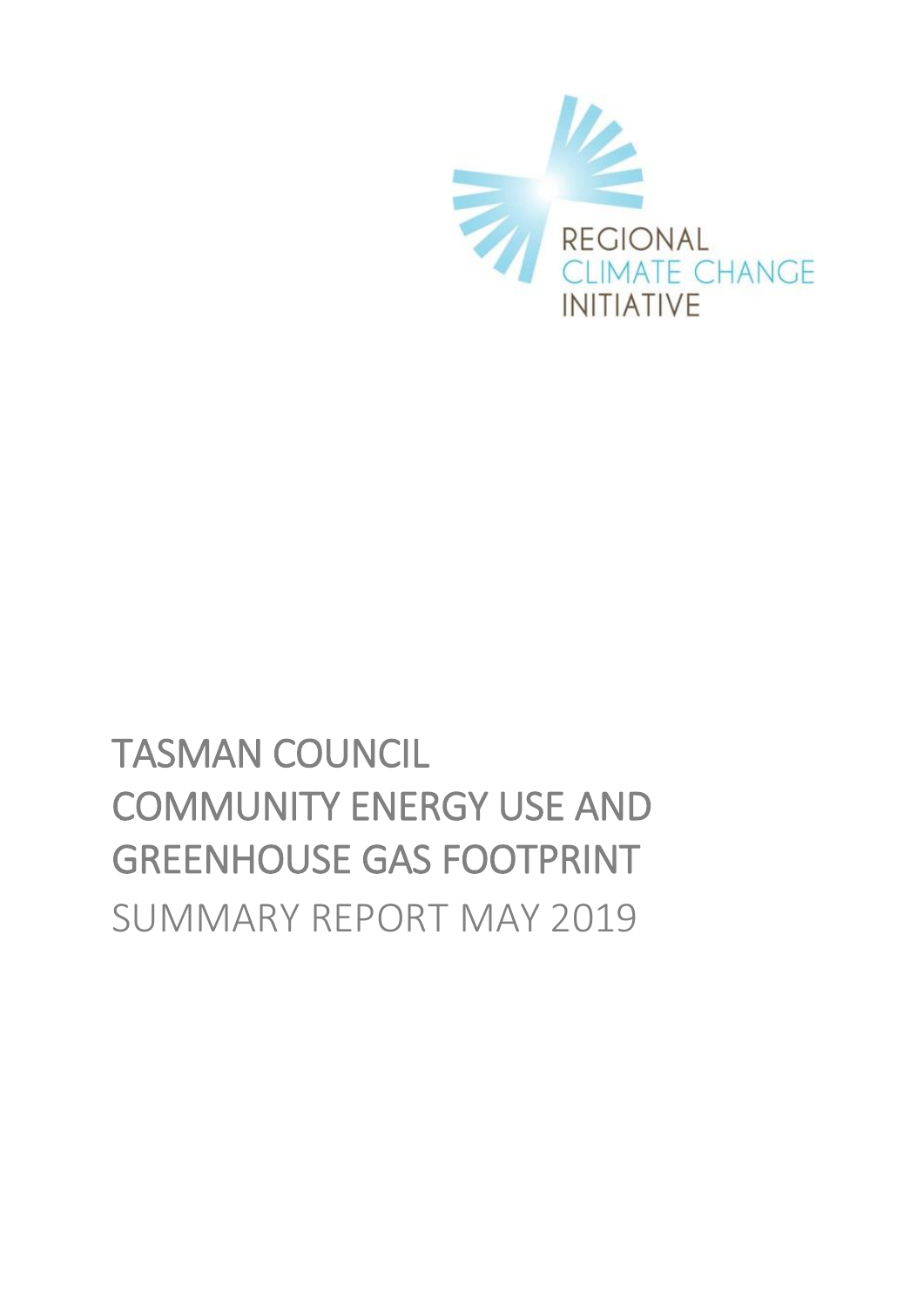

# *PUBLISHING DETAILS*

The Southern Tasmanian Regional and Municipal Energy and Emissions Project 2018, was endorsed in the Regional Climate Change Initiative (RCCI) Action Plan 2017-2019, by the Board of the Southern Tasmanian Councils Authority (STCA) in June 2017.

First published by Southern Tasmanian Councils Authority, Regional Climate Change Initiative April 2019. STCA RCCI PO Box 503 Hobart TAS 7001 stca.tas.gov.au

This work is copyright and may be reproduced in whole or part for study, training and project purposes subject to the inclusion of an acknowledgement of the source, but not for commercial sale or use. Reproduction for purposes other than those listed requires permissions from the Southern Tasmanian Councils Authority.

#### **© Copyright Southern Tasmanian Councils Authority 2019**

CITING THIS REPORT: Johnson, A. 2019 'Tasman Council Community Energy Use and Greenhouse Gas Footprint', Southern Tasmanian Councils Authority

### *ACKNOWLEDGEMENTS*

PROJECT MANAGER Katrina Graham, Climate Change Officer, City of Hobart, Coordinator Regional Climate Change Initiative

LEAD ANALYST Alison Johnson, Energy and Greenhouse Climate Consultant

The STCA acknowledges organisations that assisted with the finalisation of the community greenhouse gas and energy profile:

- City of Hobart developed and piloted the initial methodology for community emissions
- TasNetworks provided residential and commercial/industrial sector electricity data
- Australian Government, Clean Energy Regulator for commercial/industrial data to fact check final results

### *DISCLAIMER*

While reasonable efforts have been made to ensure that the contents of the Report are correct, the Southern Tasmanian Councils Authority does not accept responsibility for the accuracy or completeness of its contents and shall not be liable for any loss or damage that may be occasioned directly or indirectly through the report.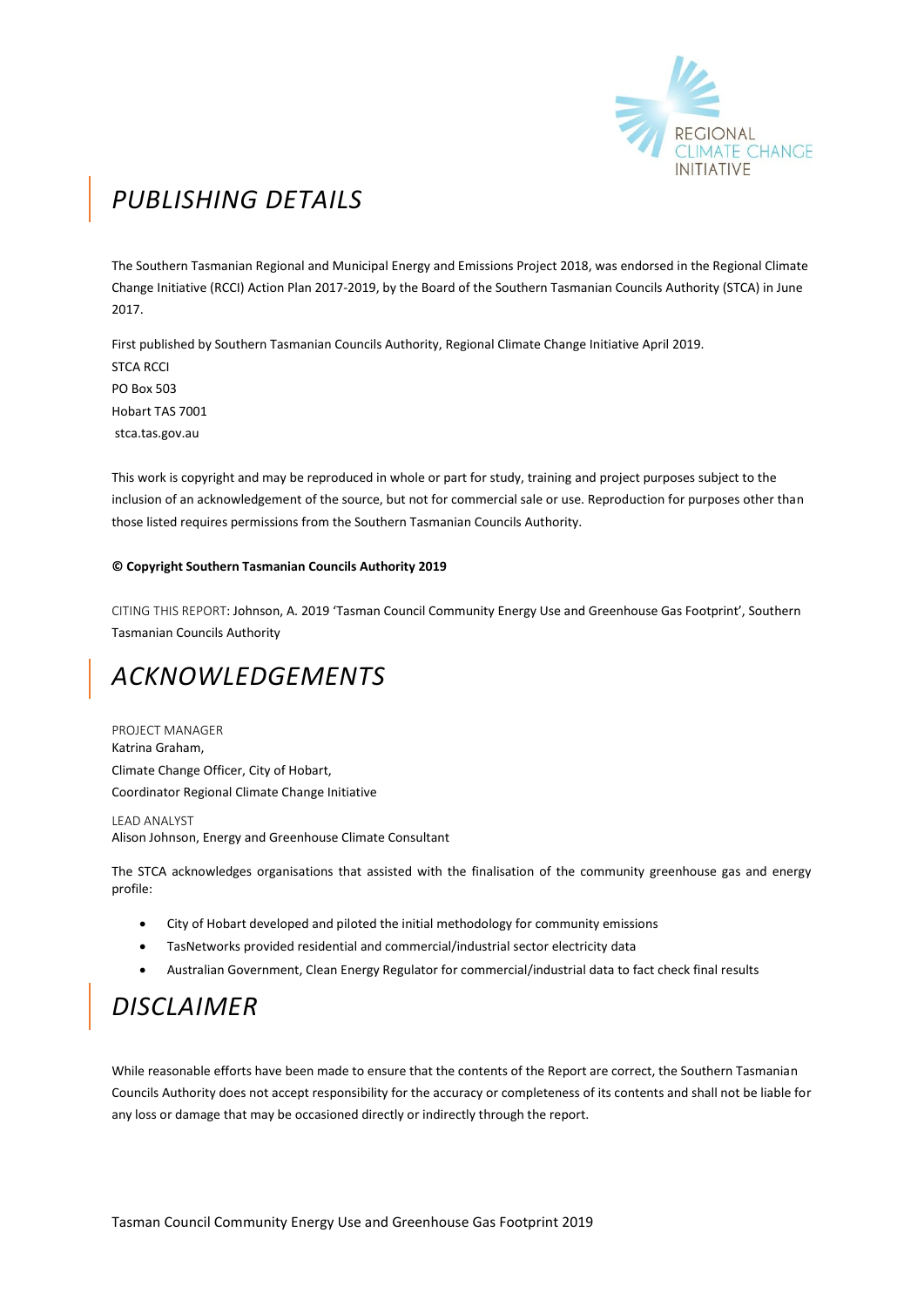

### TASMAN COUNCIL SUMMARY

**Our local energy use patterns are changing – disruptive technologies such as electric vehicles and rooftop solar electricity generation systems impact energy use, alongside many other factors such as government programs and incentives.** A snapshot of Tasman community energy use and greenhouse gas emission trends has been provided by the Southern Tasmanian Councils Authority's Regional Climate Change Initiative**.** 

**Tasman community energy use has increased by 1% from 2006-07 to 2016-17. Greenhouse gas emissions have increased by 6% from 2006-07 to 2016-17.** State-wide trends have contributed to decreasing transport sector energy use while price signals, greater energy efficiency measures and rooftop solar have also played a part.

|  |  | Community energy use and associated greenhouse gas emissions footprints |
|--|--|-------------------------------------------------------------------------|
|--|--|-------------------------------------------------------------------------|

|     |  | Tasman Council municipality 2016- 0.3 petajoules (PJ) 22,000 tonnes of carbon |                  |  |
|-----|--|-------------------------------------------------------------------------------|------------------|--|
| -17 |  |                                                                               | dioxide (tCO2-e) |  |

Region (across 12 southern 43 petajoules (PJ) Tasmanian municipalities) 2016-17 2,580,000 tonnes of carbon dioxide (tCO2-e)

| Tasmania |             | 109 petajoules (PJ) 3,980,000 (tonnes of carbon |
|----------|-------------|-------------------------------------------------|
|          | $(2016-17)$ | dioxide (tCO2-e) (2015-16)                      |

Data sources (left to right, top to bottom): Regional Community Energy Use and Greenhouse Gas Footprint, STCA, 2019; Australian Energy Statistics, Australian Government, 2018; Tasmanian Greenhouse Gas Accounts, Tasmanian Climate Change Office 2018

**Consumers are increasingly taking local energy generation into their own hands.** Over 400,000 units (kilowatt hour) of electricity are returned to the grid annually, generated by local Tasman residential and commercial premises.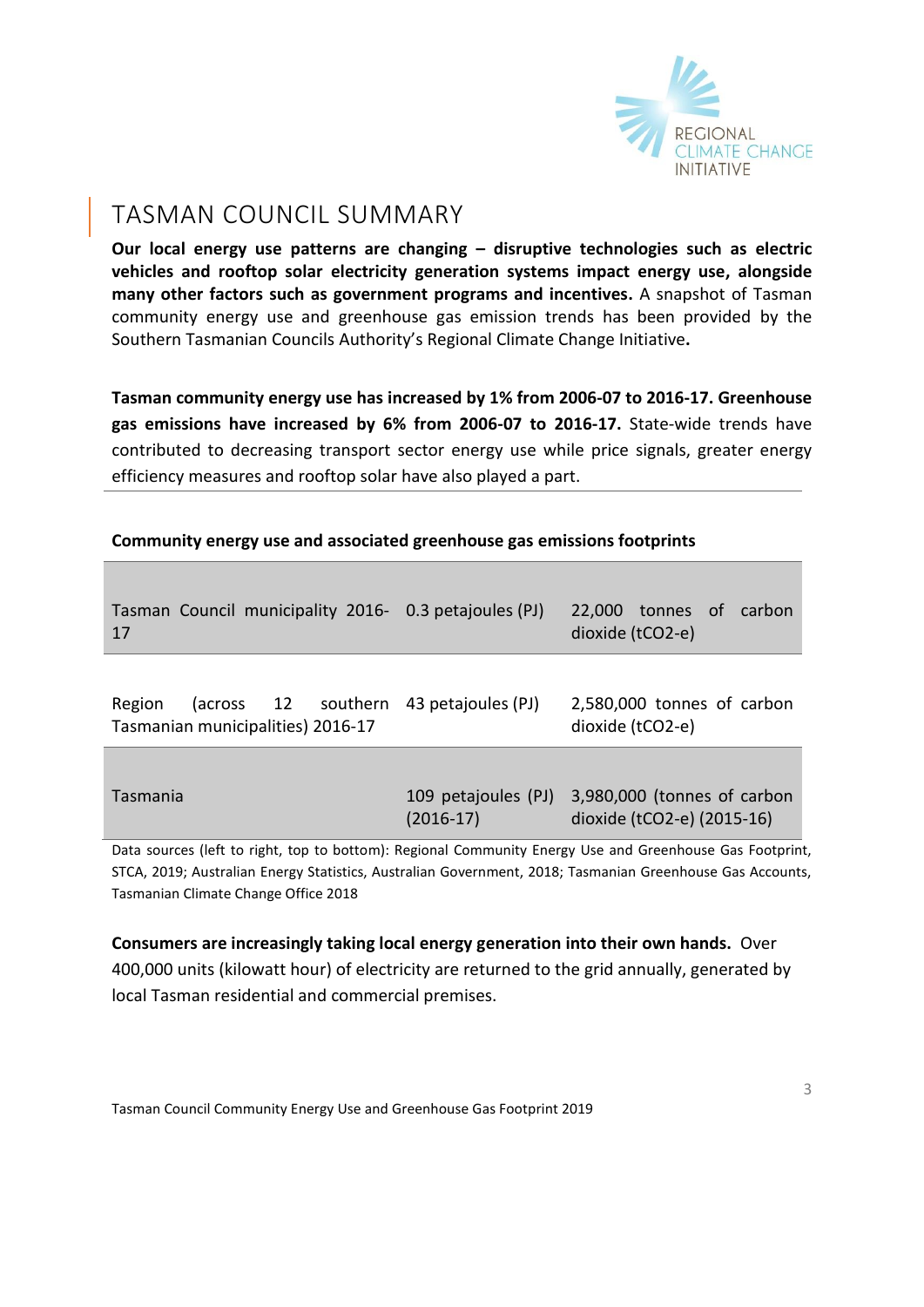

**Harnessing the power of the sun is popular.** Over 179 rooftops have solar photovoltaic (PV) and 66 rooftops have solar hot water systems in the Tasman municipal area.

**Energy based technology shifts are occurring locally**. Petrol vehicles are being replaced with diesel vehicles. A reduction in vehicle fuel use of 21% from 2006-07 to 2014-15 has seen the dominant trend of increasing yearly fuel use turn around.

**Transport is a key focus area, encouraging low emission travel.** The transport sector is responsible for at least a third of community emissions. Locally predominantly older passenger vehicles are in use, which are generally more emissions intensive.

**Annual electricity use has increased by 26% over the last decade**. In the Tasman municipal area households and businesses are using more electricity in 2016-17 than a decade ago.

**Recent electricity use has been relatively flat compared to the earlier half of the decade, suggesting consumers have improved the energy efficiency of buildings or are responding to other factors that drive electricity use to find savings.** Consumer behaviour in commercial premises and the home are considered influenced by increasing awareness of energy costs and actions as well as factors such as: local weather; price signals; and the use of energy efficient appliances and materials through government programs; in addition to the influence of population growth. Energy efficiency measures, such as insulation, buffer the impact of extreme temperature events reducing the demand for heating and cooling and decreasing electricity use.

# *INTRODUCTION*

As discussions on how to reach zero emissions increase understanding our local community energy and emissions footprint becomes more important. Looking at where and why energy is used, and the resulting greenhouse gas emissions, is the first step to identify opportunities for savings and initiatives that benefit local communities.

Local governments have a key role providing up to date and reliable climate change information. The Southern Tasmanian Regional and Municipal Energy and Emissions Project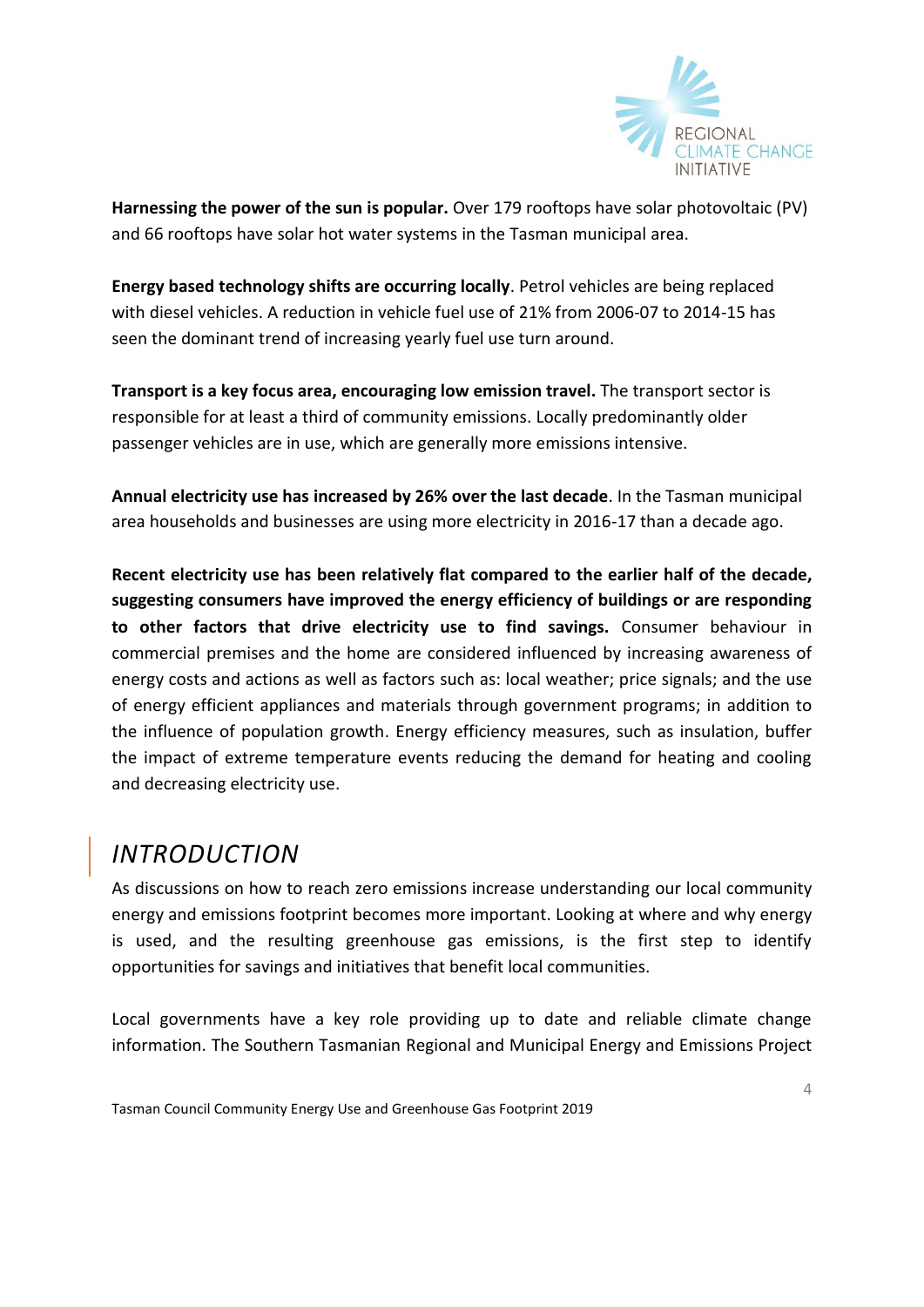

(the Project) 2018 aims to provide insights into emissions intensive sectors of the community and changing technology trends in the local area. It informs the development of individual municipalities' community profiles. The Project was commissioned by the Southern Tasmanian Councils Authority's Regional Climate Change Initiative member councils:

- City of [Hobart](http://www.hobartcity.com.au/)
- [Brighton Council](http://www.brighton.tas.gov.au/)
- [Central Highlands Council](http://www.centralhighlands.tas.gov.au/site/page.cfm)
- [Clarence City Council](http://www.ccc.tas.gov.au/)
- [Derwent Valley Council](http://www.derwentvalley.tas.gov.au/)
- [Glamorgan Spring Bay Council](http://www.gsbc.tas.gov.au/site/page.cfm)
- **•** [Glenorchy City Council](http://www.gcc.tas.gov.au/)
- [Huon Valley Council](http://www.huonvalley.tas.gov.au/)
- [Kingborough Council](http://www.kingborough.tas.gov.au/)
- [Sorell Council](http://www.sorell.tas.gov.au/)
- [Southern Midlands Council](http://www.southernmidlands.tas.gov.au/site/page.cfm)
- [Tasman Council](http://www.tasman.tas.gov.au/site/page.cfm)

-

Currently there is no common standard amongst Australian local governments for corporate and community energy and greenhouse gas reporting. The Australian Local Government Association has identified appropriate data and methods as the most common barrier to setting community emissions targets<sup>1</sup>. This project provides a common and transparent methodology with local and national data inputs to construct accurate community energy and greenhouse gas profiles. It builds on the previous local government voluntary reporting scheme Cities for Climate Protection which ran from 2000 – 2010 and is consistent with National and State Government reporting standards and international reporting programs such as the Carbon Development Program, the Compact of Mayors<sup>2</sup> and the Global Protocol for Community Scale Greenhouse Gas Emissions.

 $1$  Australian Local Government Climate Review – 2018 Report p. 3.

 $^2$  led by C40, ICLEI and United Cities and Local Governments, in close collaboration with the UN Secretary General's Special Envoy for Cities and Climate Change, UN Habitat, and the UN Secretary General's office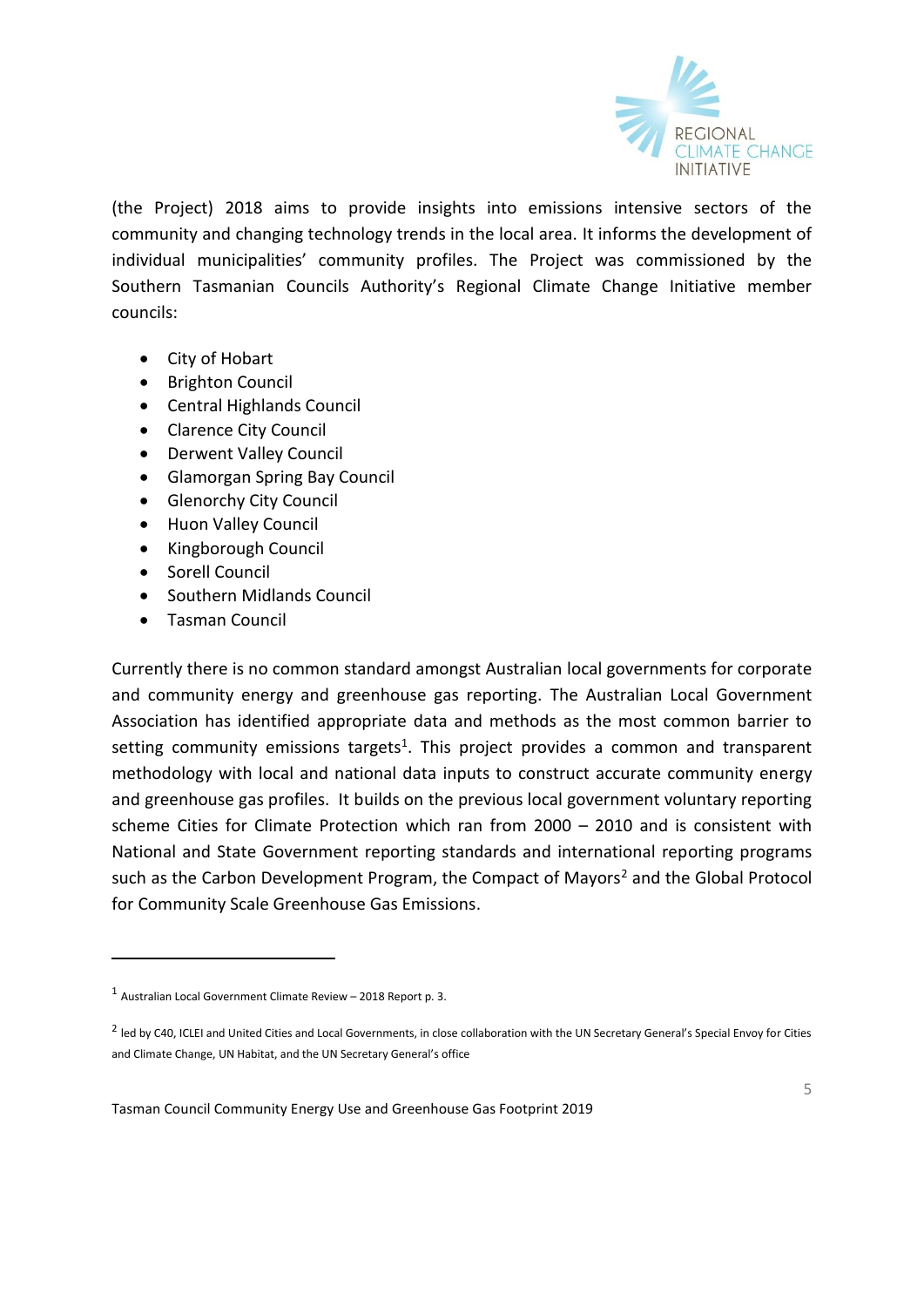

The methodology uses public and government information that is reliable, credible and updated regularly, and involved the following:

- 1. Accessing [Australian Energy Statistics](https://industry.gov.au/Office-of-the-Chief-Economist/Publications/Pages/Australian-energy-statistics.aspx) to establish a baseline energy snapshot, which was then tailored to a local level.
- 2. Accurate metered data provided by energy service providers was used, where available.
- 3. Australian Government [National Greenhouse Accounts Factors](http://www.environment.gov.au/climate-change/climate-science-data/greenhouse-gas-measurement/publications/national-greenhouse-accounts-factors-july-2017) were then applied to each energy use type to determine total greenhouse gas emissions.
- 4. Additional records such as the Australian Bureau of Statistics, and Australian PV Institute (APVI) provided more detailed insights into local technology trends.

The scope of community data is limited to:

- a base year, 2006-07, when detailed electricity data is available, the transfer of water and sewerage assets to a regional body occurred and Tasmania joined the National Electricity Market<sup>3</sup>.
- current data as of 2016-17, as up to date as the latest Australian Government, Australian Energy Statistics.
- energy based emissions only, excluding methane from agriculture/wastewater and carbon emissions from land clearing currently  $-$  as the greenhouse accounting for forest and agricultural emissions is not available in a format for local government reporting. This can be added retrospectively.
- highlights data from the residential, commercial, transport sectors at a municipal level and industrial, agriculture and forestry sectors at a regional level.

<sup>&</sup>lt;sup>3</sup> Data estimates for electricity and all energy uses are available from 2004-05 to align with the international reporting period stated in the Paris Agreement if preferred.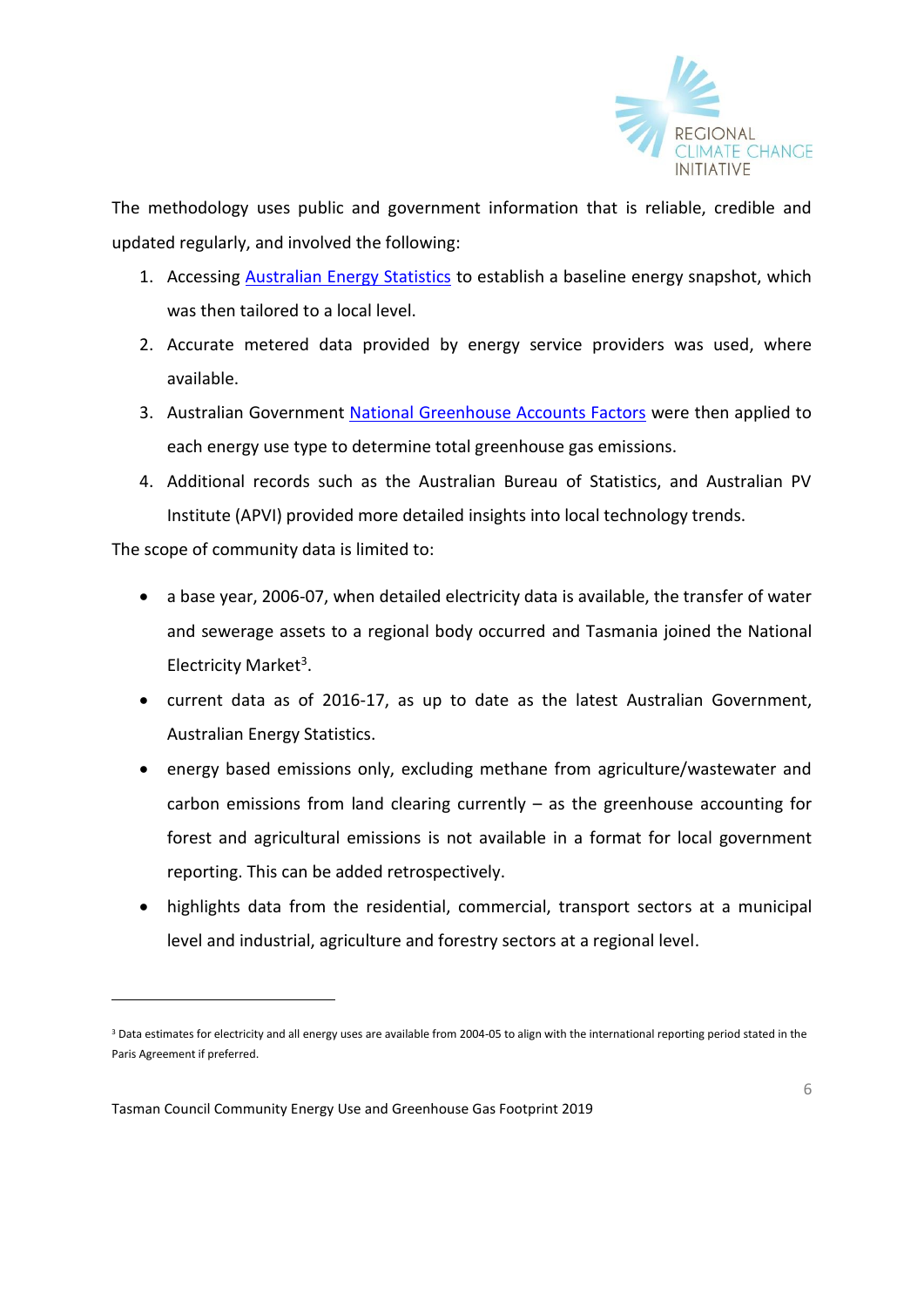

# *TASMAN COUNCIL*

**Community energy use has increased by 1%<sup>4</sup> from 2006-07 to 2016-17,** from 371,000 gigajoules to 377,000 (GJ) in the Tasman Council municipal area. A typical southern Tasmania household uses 25 GJ (7,000 kWh) per annum.

*Figure 1: Tasman Municipal Area Community Energy Use.* 



**Community Energy Use** 

Source: Southern Tasmanian Councils Authority, 2018. Data sources: Australian Energy Statistics, 2018, TasNetworks, 2018. NB: All energy use is presented in gigajoules (GJ) as an industry standard and a format that is easy to convert other energy values. The TasNetworks data is sourced from legacy business systems and includes a variation between 2006/07 and 2007/08 for reasons unknown. The increase in 2012-13 is due to an increase in electricity use data provided by TasNetworks, due to additional Pay As You Go data being measured and added in that single year (with some historic data included).

Energy reductions have occurred in Tasman's transport sector (-26,061GJ). State-wide trends have contributed to decreasing transport sector energy use such as price signals, greater energy efficiency measures in newer vehicles and consumer technology preferences.

-

<sup>4</sup> Midpoint method used for estimating growth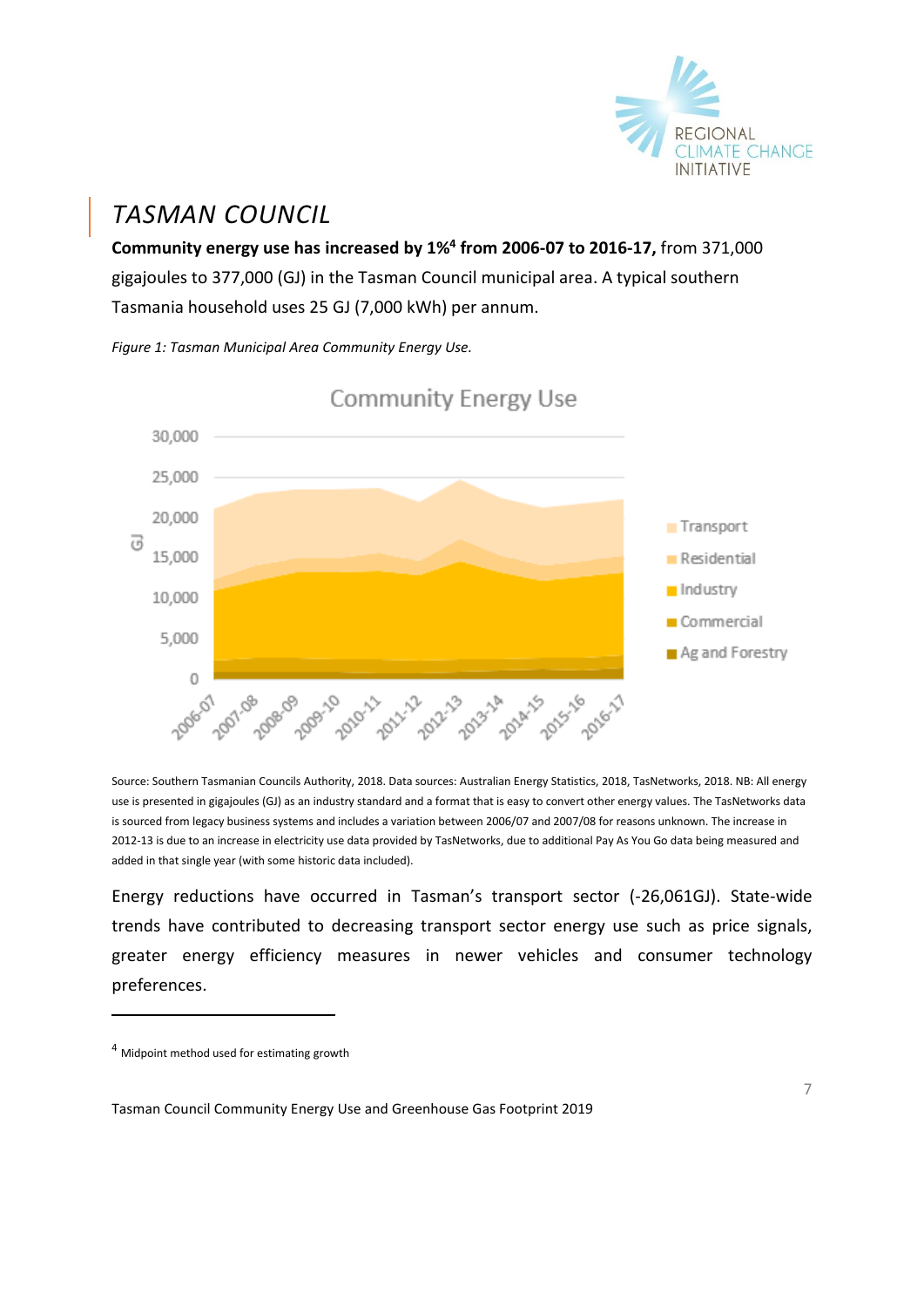

| Energy use (GJ)          | 2006-07 | 2016-17 | Growth<br>% | <b>Total difference</b><br>between 2006-07 and |
|--------------------------|---------|---------|-------------|------------------------------------------------|
|                          |         |         |             |                                                |
|                          |         |         |             | 2016-17                                        |
| <b>Residential</b>       | 55,681  | 58,680  | 5           | 2,999                                          |
| Commercial               | 22,591  | 26,825  | 17          | 4,234                                          |
| <b>Transport</b>         | 139,065 | 113,003 | $-21$       | $-26,061$                                      |
| <b>Subtotal</b>          | 217,337 | 198,508 | -9          | $-18,829$                                      |
| Industry                 | 139,832 | 157,177 | 12          | 17,345                                         |
| Agriculture and Forestry | 14,428  | 21,405  | 39          | 6,977                                          |
| <b>Grand Total</b>       | 371,597 | 377,090 | 1           | 5,493                                          |

*Table 1: Tasman Municipal Area Community Energy Use Gigajoules (GJ)*

Data sources: Australian Energy Statistics, 2018, TasNetworks, 2018. NB: All energy use is presented in gigajoules (GJ) as an industry standard and a format that is easy to convert with other energy values. The Midpoint method for determining growth rates is used. The transport, industrial and agriculture and forestry sectors all use State-wide data, with results indicating general trends, while the residential and commercial sectors are mainly derived from metered data.

Tasman's industrial and transport sectors use approximately a third each of total community energy use and the greatest share of community greenhouse gas emissions.

*Figure 2: Tasman Community Energy Use and Greenhouse Gas Emissions by Sector*



Source: Southern Tasmanian Councils Authority, 2018. Data sources: Australian Energy Statistics, 2018, TasNetworks, 2018, National Greenhouse Accounts Factors, 2016. NB: 'Ag' represents the Agriculture sector.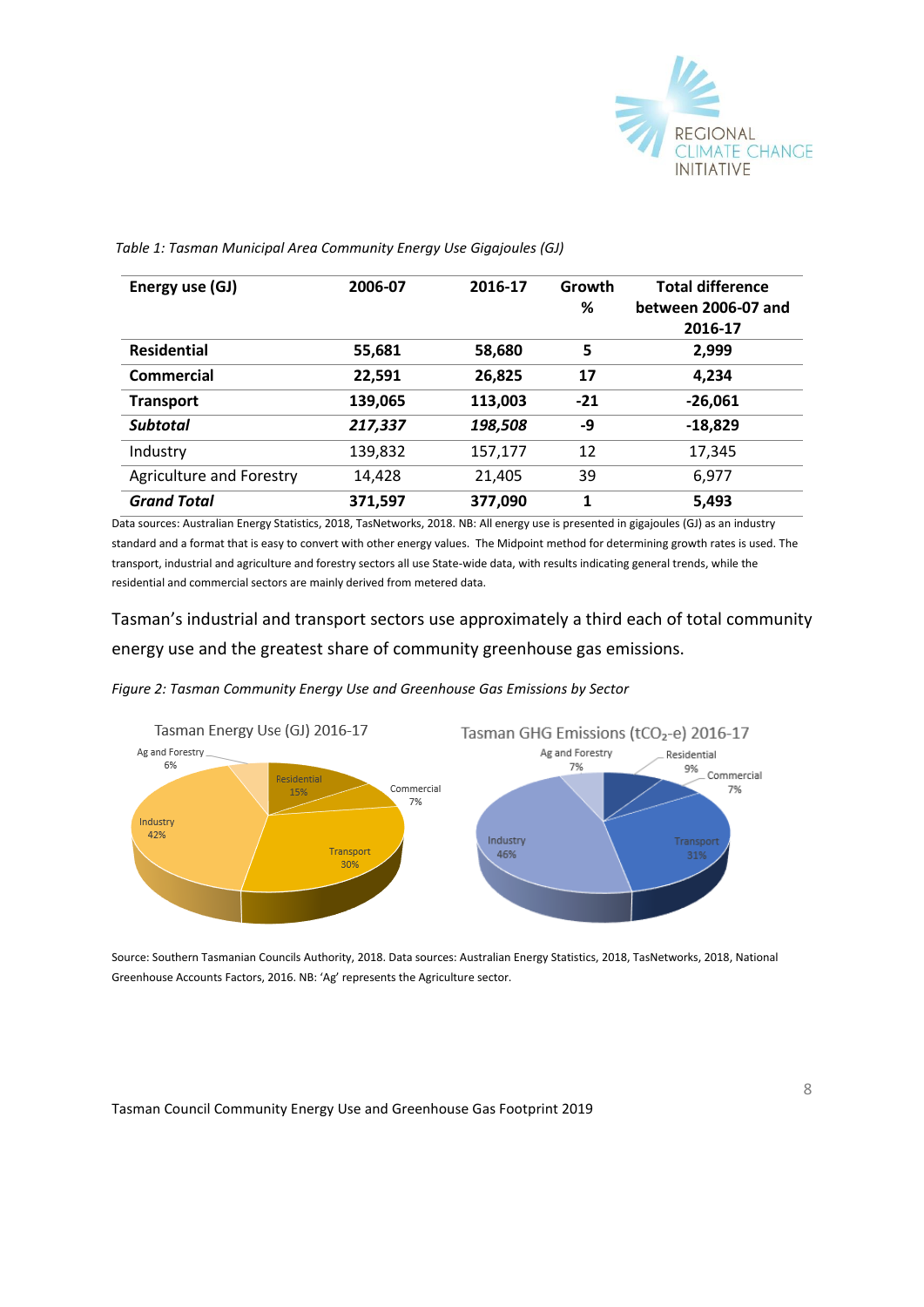

**Greenhouse gas emissions have increased by 6% from 21,083 tCO₂-e in 2006-07 to 22,411 tCO₂-e (the equivalent of 4,000 vehicles driven for one year<sup>5</sup> ) in 2016-17**. Increasing energy use in the residential, commercial and agriculture and forestry sectors has contributed to higher emissions, working against reductions achieved in the transport sector.

Industrial sector emissions have had the greatest impact on overall results, which increased by 1,686tCO<sub>2</sub>-e, mainly due to an increase in the use of emissions intensive fuels in the manufacturing sector such as coke, black coal, petroluem, diesel and natural gas.

#### *Figure 3: Tasman Community Greenhouse Gas Emissions*



Source: Southern Tasmanian Councils Authority, 2018. Data sources: Australian Energy Statistics, 2018, TasNetworks, 2018, National Greenhouse Accounts Factors, 2016. NB: All greenhouse gas emissions are presented in tonnes of carbon dioxide equivalent (tCO₂e) as an industry standard and a format that is easy to convert other values.The TasNetworks data is sourced from legacy business systems and includes a variation between 2006/07 and 2007/08 for reasons unknown. The increase in 2012-13 is due to an increase in electricity use data provided by TasNetworks, due to additional Pay As You Go data being measured and added in that single year (with some historic data included).

-

<sup>5</sup> <https://www.epa.gov/energy/greenhouse-gas-equivalencies-calculator>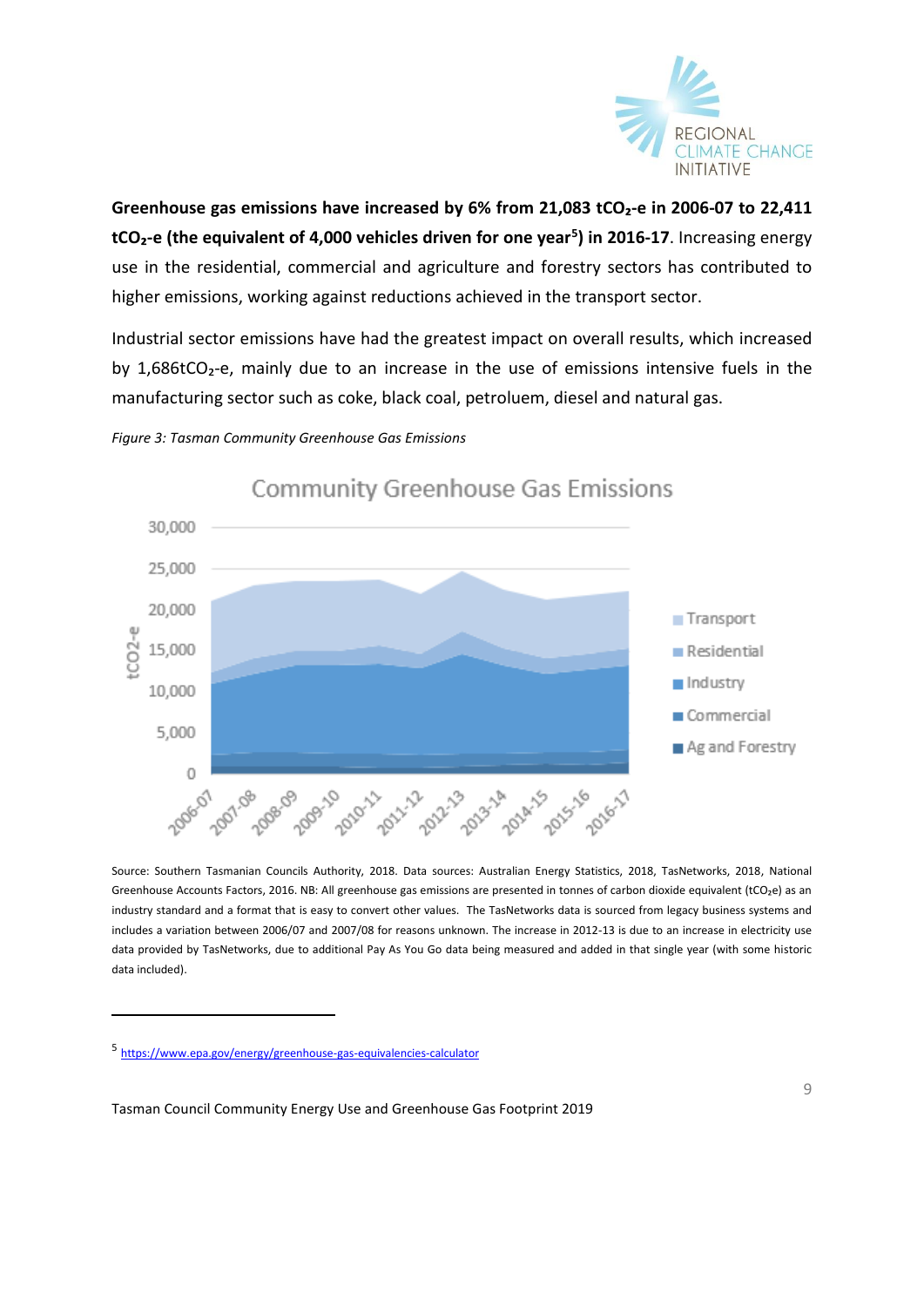

| <b>GHG emissions tonnes</b><br>of carbon dioxide<br>equivalent (tCO <sub>2</sub> -e) | 2006-07 | 2016-17 | Growth % | Total difference between<br>2006-07 to 2016-17 |
|--------------------------------------------------------------------------------------|---------|---------|----------|------------------------------------------------|
| <b>Residential</b>                                                                   | 1,512   | 2,064   | 31       | 552                                            |
| Commercial                                                                           | 1,303   | 1,516   | 15       | 213                                            |
| <b>Transport</b>                                                                     | 8,552   | 6,950   | $-21$    | $-1,602$                                       |
| <b>Subtotal</b>                                                                      | 11,367  | 10,530  | -8       | -837                                           |
| Industry                                                                             | 8,705   | 10,391  | 18       | 1,686                                          |
| Ag and Forestry                                                                      | 1,010   | 1,490   | 38       | 480                                            |
| <b>Grand Total</b>                                                                   | 21,083  | 22,411  | 6        | 1,328                                          |

*Table 2: Tasman Municipal Areas Community Greenhouse Gas (GHG) Emissions*

Data sources: Australian Energy Statistics, 2018, TasNetworks, 2018 and National Greenhouse Accounts, 2016. NB: Greenhouse gas emissions presented in tonnes of carbon dioxide equivalent as an industry standard. The Midpoint method for determining growth rates is used. The transport, industrial and agriculture and forestry sectors all use State-wide data, with results indicating general trends, while the residential and commercial sectors are mainly derived from metered data.

**Annual electricity use has increased by 26%**<sup>6</sup> **over the last decade** from 11 to 14 million units or kilowatt hour (kWh) in 2016-17. Electricity use trends have a large impact on overall community energy use, particularly in the residential and commercial sectors where electricity use is responsible for more than half of all energy used.

6Uses the Midpoint growth method

-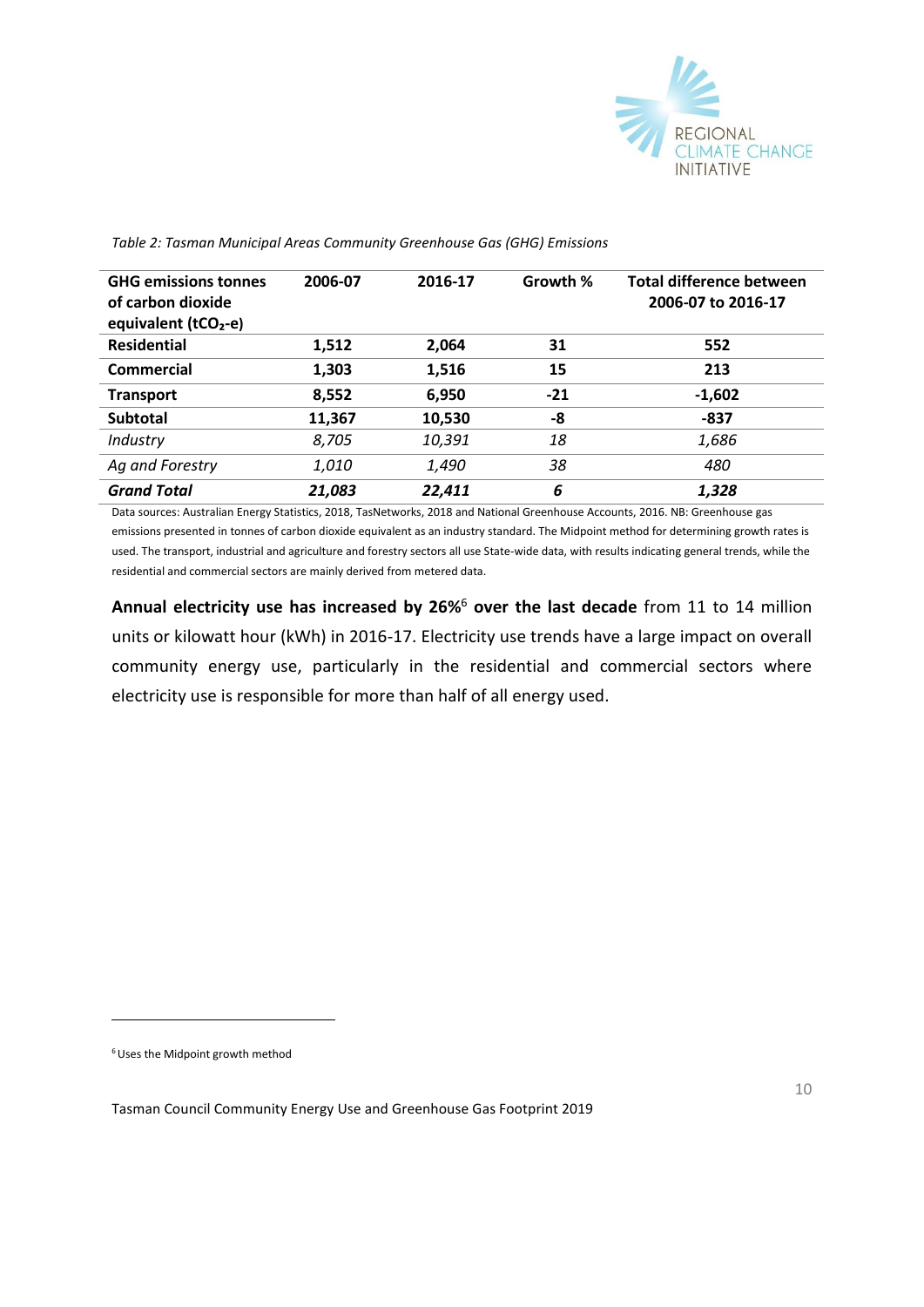



#### *Figure 4: Tasman Municipal Area Community Total Electricity Use*

Data sources: TasNetworks, 2018. The TasNetworks data is sourced from legacy business systems and includes a variation between 2006/07 and 2007/08 for reasons unknown. The increase in 2012-13 is due to an increase in electricity use data provided by TasNetworks, due to additional Pay As You Go data being measured and added in that single year (with some historic data included).

**Tasman households are using more electricity** in 2016-17 than a decade ago in 2006-07. The postcodes with a larger population have consumed more electricity and have higher total energy consumption.

Wood use constitutes more than a third of all residential sector energy use and wood use has decreased by 32%<sup>7</sup> from 2006-07 to 2016-17.

*Figure 5: Tasman Municipal Area Residential Energy Use*

<sup>7</sup> Midpoint growth method used for growth estimates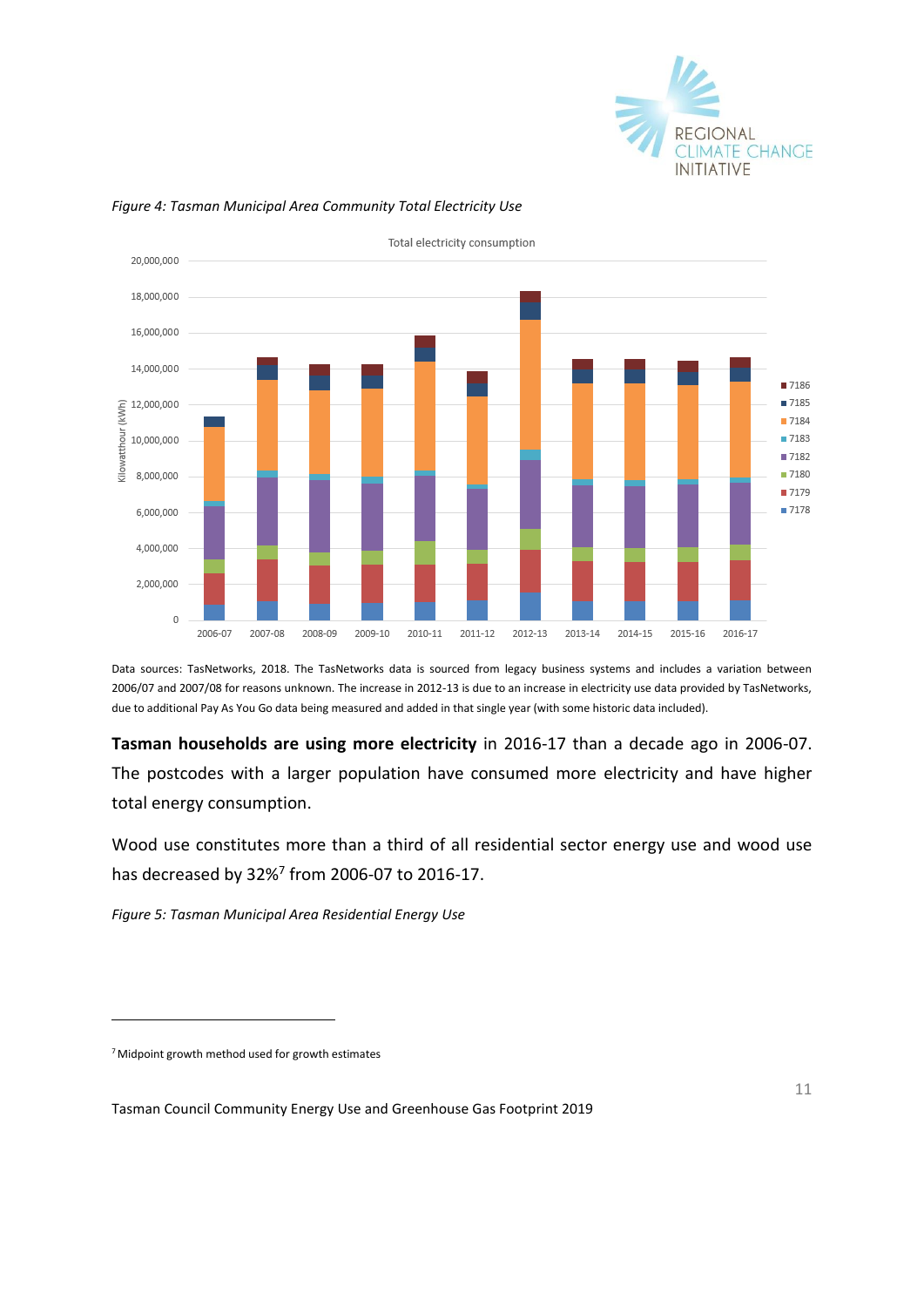



Source: Southern Tasmanian Councils Authority, 2018. Data sources: Australian Energy Statistics, 2018, TasNetworks, 2018

More consumers are generating and using their own solar rooftop power, decreasing electricity use from the electricity grid. Over 66 rooftops use solar energy to heat hot water<sup>8</sup> in the local area. In the Tasman municipal area, there are over 179 solar photovoltaic (PV) systems<sup>9</sup>, which means 1-in-13 premises have access to solar<sup>10</sup>.

A key change in the commercial sector is the growth of solar PV systems, with nine systems in 2013-14 to 12 systems in 2016-17.

<sup>8</sup> Based on CER small scale technology data, accessed May 2018. There are shared postcodes with neighbouring councils so a conservative estimate has been used.

<sup>&</sup>lt;sup>9</sup> Based on TasNetworks meters that generate back to the electricity grid, 2018 data.

<sup>10</sup> Total buildings based on number of meters (commercial and residential) in 2016-17, 2,468 NMIs divided by 179 renewable electricity generation NMIs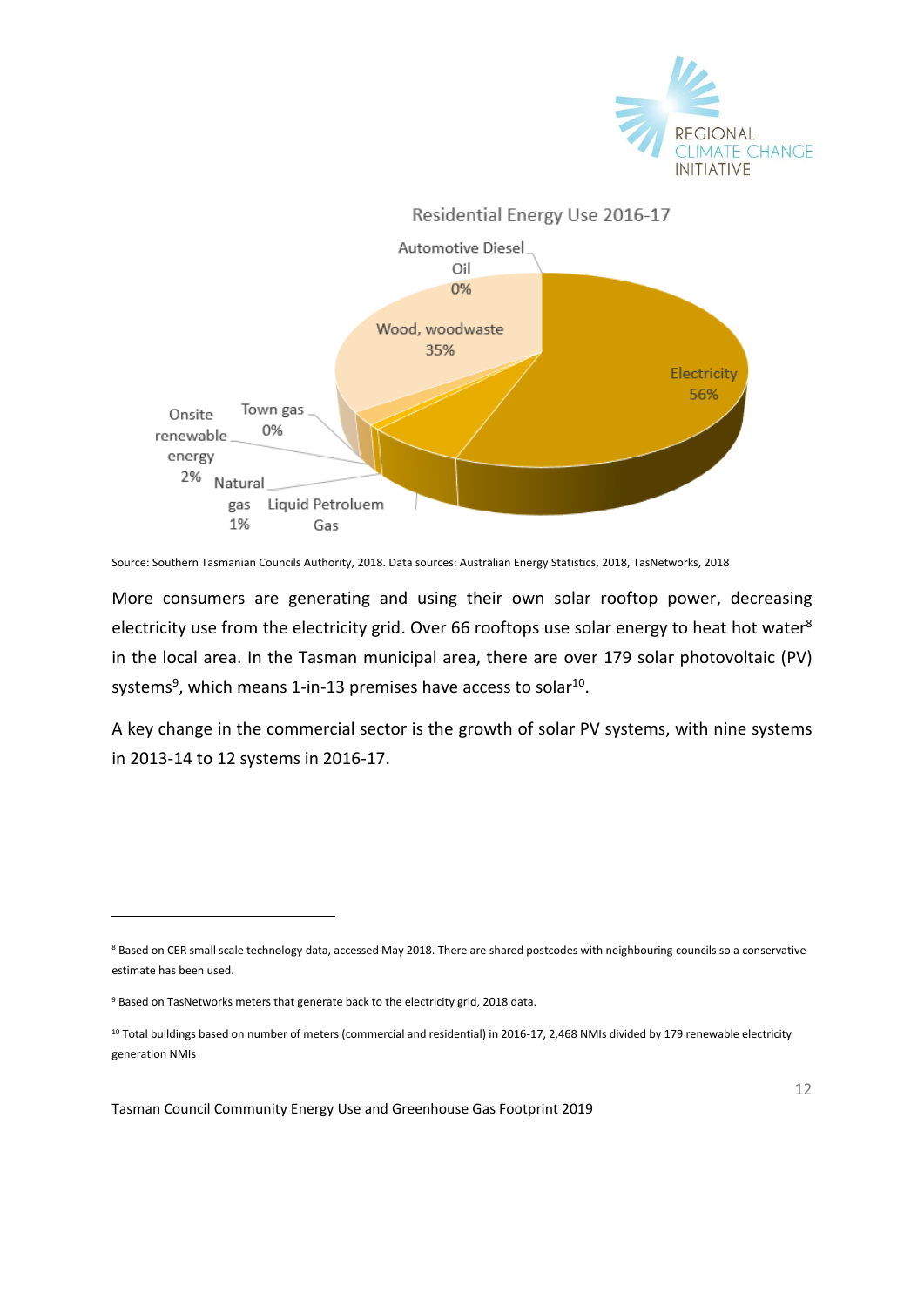



*Figure 6: Tasman Municipal Area Renewable Electricity Generation Exported to the Electricity Grid*

Source: TasNetworks, 2018. NB: Electricity use is represented as kilowatt hour (kWh). One kWh is equal to one unit on electricity bills. The "business" category includes both commercial and industrial facilities to protect the identification of facilities at a local level.

Residential and commercial solar PV installations **export over 400,000 units (kWh) of**  emission free electricity back to grid each year from the Tasman municipal area<sup>11</sup>. While solar PV systems are the dominant renewable energy technology in the region, there are three small scale wind systems registered in postcodes 7180, 7182 and 7184; including a 1kW, 3.2kW and 10kW system $^{12}$ .

Postcodes 7183 and 7184 (Highcroft, Stormlea) have the highest number of commercial and residential solar PV systems in the Tasman municipal area.

*Table 3: Tasman municipal area renewable energy systems by postcode in 2016-17*

-

<sup>11</sup> As of end of 2016-17

<sup>&</sup>lt;sup>12</sup> Based on postcodes allocated to the area and possibly shared across municipal boundaries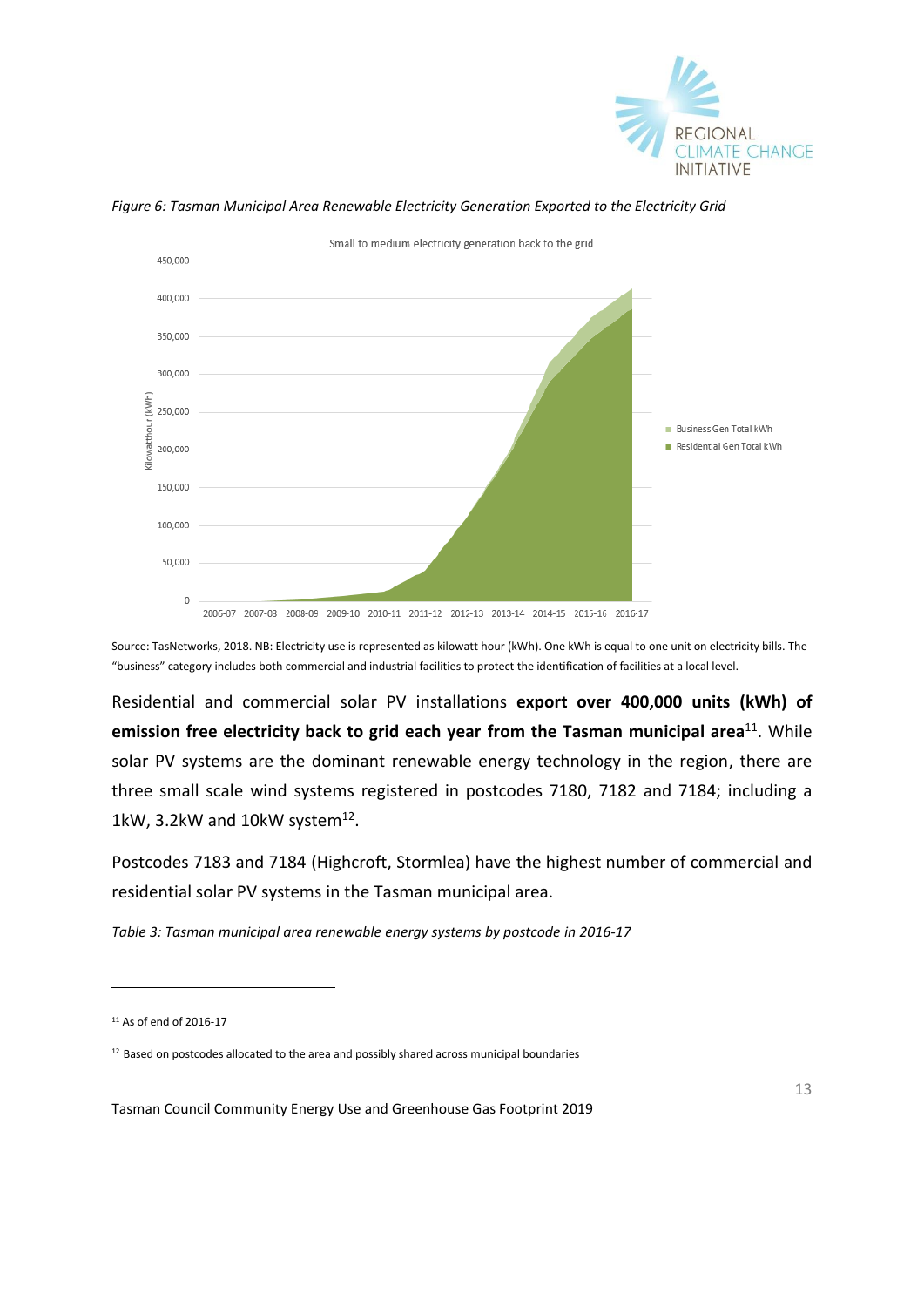

| <b>Postcodes</b>   | <b>Business meters</b><br>(NMIs) that<br>generate<br>electricity | <b>Residential meters</b><br>(NMIs) that generate<br>electricity | <b>Total number of</b><br>meter connections<br>generating<br>electricity (NMIs) |
|--------------------|------------------------------------------------------------------|------------------------------------------------------------------|---------------------------------------------------------------------------------|
| 7178               | U                                                                | 24                                                               | 24                                                                              |
| 7179               | 2                                                                | 40                                                               | 42                                                                              |
| 7180               | 0                                                                | 13                                                               | 13                                                                              |
| 7182 & 7185        | 4                                                                | 26                                                               | 30                                                                              |
| 7183 & 7184        | 6                                                                | 57                                                               | 63                                                                              |
| 7186               | 0                                                                | 7                                                                | 7                                                                               |
| <b>Grand Total</b> | 12                                                               | 167                                                              | 179                                                                             |

Data sources: TasNetworks, 2018. NB: Postcodes have been grouped together to prevent the identification of particular solar PV systems in the postcode.

Overall, Residential sector electricity use has increased by 26%<sup>13</sup> over the last decade, from 2006-07 to 2016-17. Average electricity use per household has levelled out over the last four years, as has total consumption, despite 297 new residential connections. This follows a period of high electricity consumption variability, from 2006-07 to 2012-13.

-

<sup>13</sup> Midpoint growth method used for growth estimates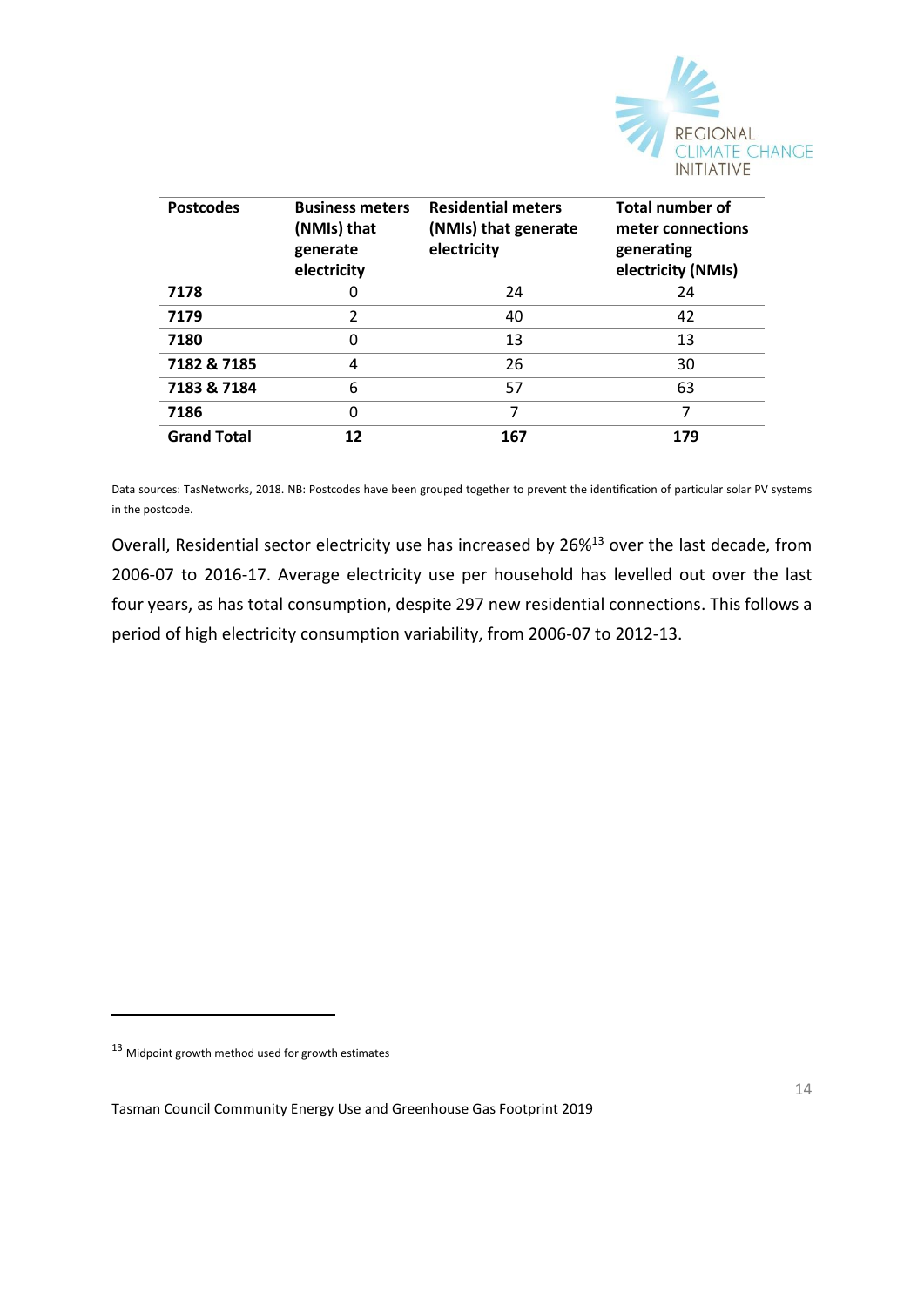



#### *Figure 7: Tasman Municipal Area Residential Electricity Use*

Source: Southern Tasmanian Councils Authority, 2018. Data sources: TasNetworks, 2018. NB: Electricity use is represented as kilowatt hour (kWh). One kWh is equal to one unit on electricity bills. This includes both commercial and industrial facilities to protect the identification of facilities at a local level*.* The TasNetworks data is sourced from legacy business systems and includes a variation between 2006/07 and 2007/08 for reasons unknown. The increase in 2012-13 is due to an increase in electricity use data provided by TasNetworks, due to additional Pay As You Go data being measured and added in that single year (with some historic data included).

Residential average electricity use per meter decreases from 2014-15 to 2016-17 are likely to be influenced by factors such as price signals, the implementation of the carbon price (2012 to 2015) and increasing electricity costs, as well as the use of more energy efficient appliances and materials through government programs. These drivers increase consumer awareness of energy costs and energy actions to drive energy savings in commercial premises and home.

**Total commercial annual electricity use has increased** from 4.4 million to 5.7 million units (kWh) over the decade 2016-07 to 2016-17. Average electricity use per meter increased in the Commercial sector from 2013-14 to 2016-17, while total electricity consumption decreased over the same period. Commercial sector connections have increased between 2007-08 and 2012-13, though, as of 2016-17 the total number of new meter connections are similar to 2006-07.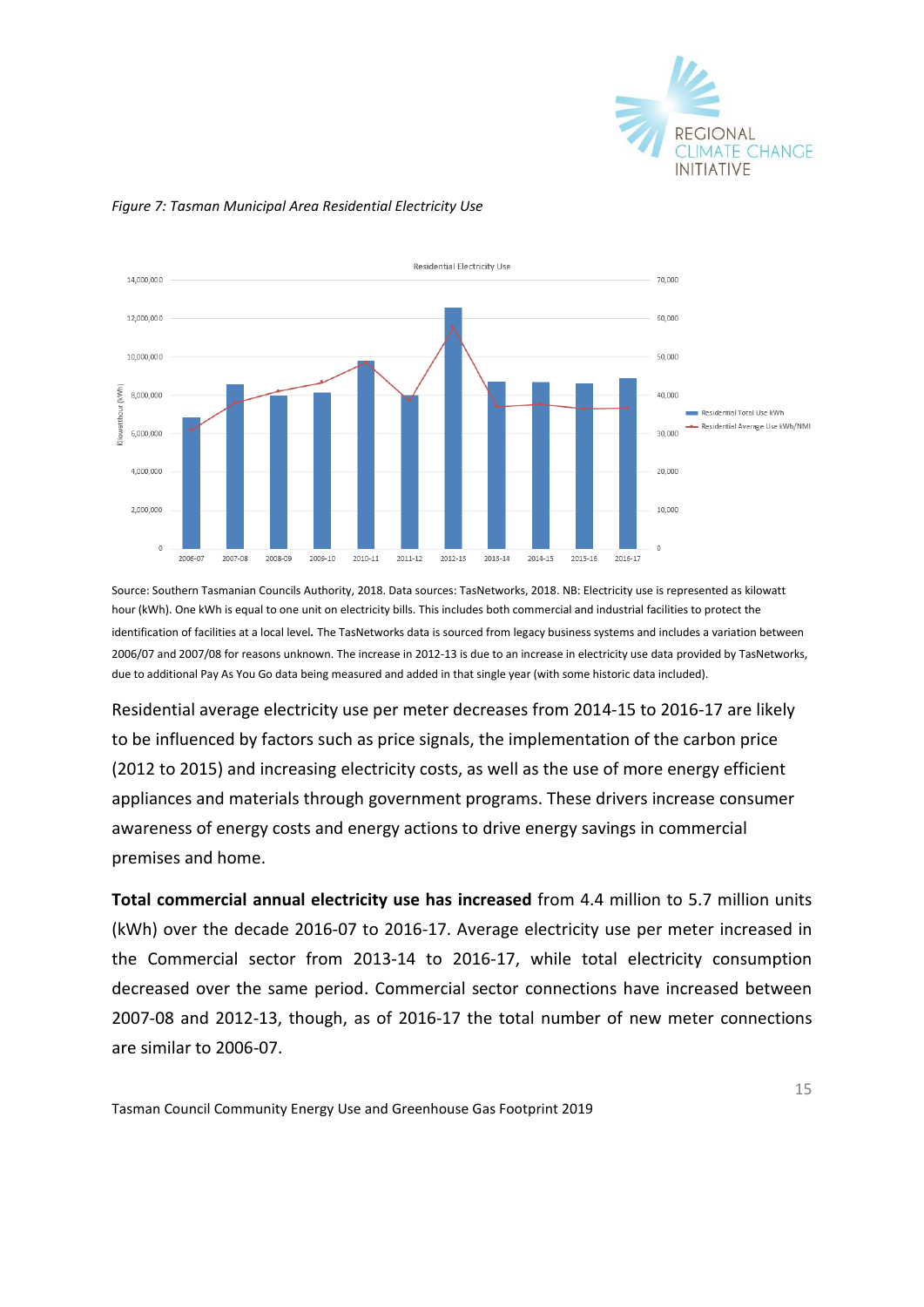



#### *Figure 8: Tasman Municipal Area Commercial Electricity Use*

Source: Southern Tasmanian Councils Authority, 2018. Data sources: TasNetworks, 2018. NB: Electricity use is represented as kilowatt hour (kWh). One kWh is equal to one unit on electricity bills. The 'business' category includes both commercial and industrial facilities to protect the identification of facilities at a local level. The TasNetworks data is sourced from legacy business systems and includes a variation between 2006/07 and 2007/08 for reasons unknown. The increase in 2012-13 is due to an increase in electricity use data provided by TasNetworks, due to additional Pay As You Go data being measured and added in that single year (with some historic data included).

**A key change in the transport sector has been the turnaround from increasing energy use to a decreasing trend over a decade (2006-07 to 2016-17)**. Transport energy use has decreased by 20%<sup>14</sup> from 2006-07 to 2016-17, as a result greenhouse gas emissions have reduced by 19% for the same period.

-

<sup>14</sup> Midpoint growth method used for growth estimates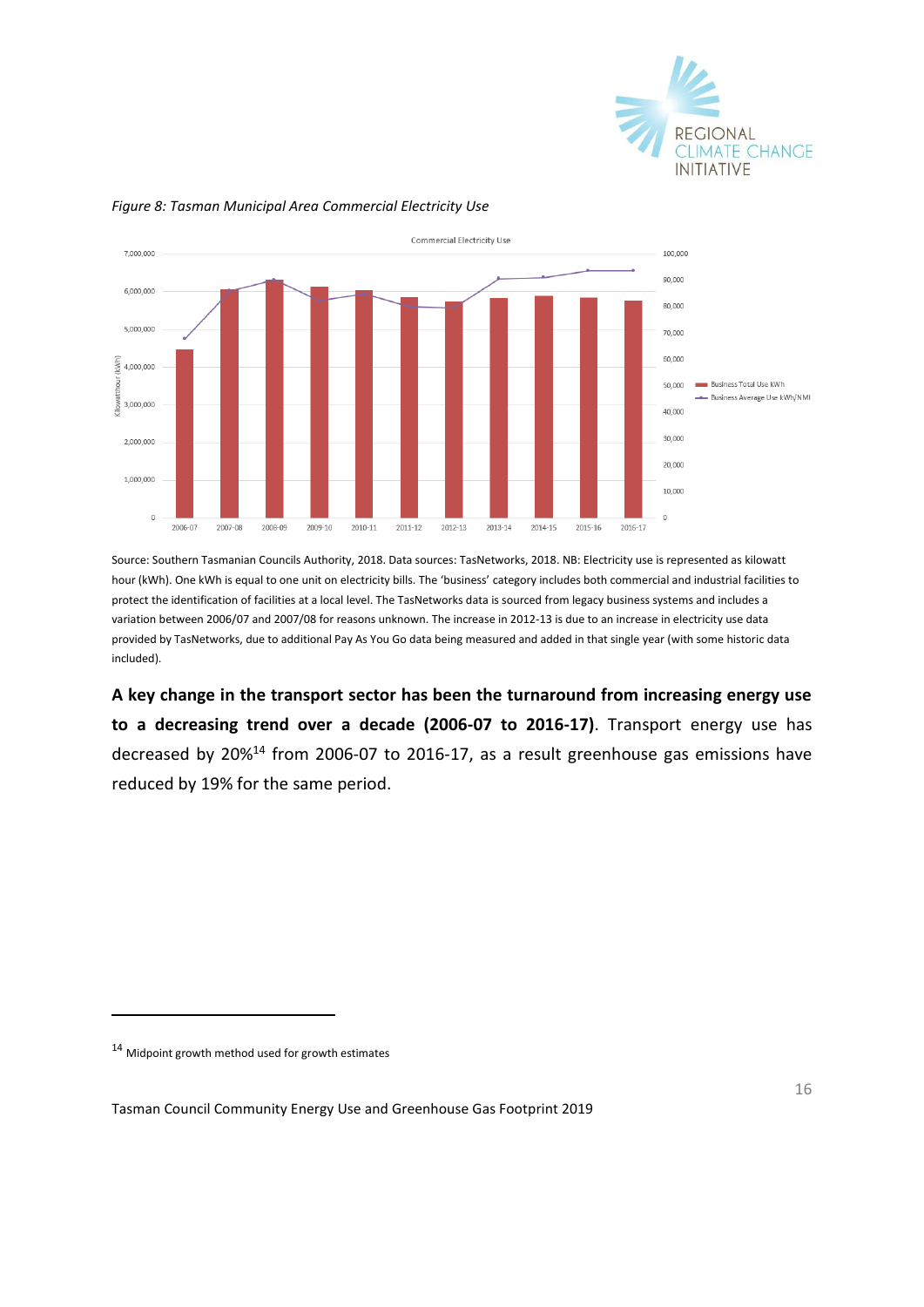



*Figure 9: Tasman Municipal Area Transport Energy Use.* 

Source: Southern Tasmanian Councils Authority, 2018. Data sources: Australian Energy Statistics 2017, TasNetworks, 2018.

Passenger vehicle petrol and diesel fuel use are the primary source of energy use and greenhouse gas emissions in the transport sector<sup>15</sup>.

The main technology shift occurring is a consumer preference for diesel light vehicles over petrol light vehicles, as shown by an increase of 63 diesel vehicles versus a decrease of 12 petrol vehicles between 2015 to 2016. No electric vehicles are registered in the area.

Tasman Council Community Energy Use and Greenhouse Gas Footprint 2019

<sup>15</sup> Road transport is the largest energy user and ABS motor vehicle registrations (Table 12) indicate predominantly 61% passenger vehicles and 28% light commercial vehicles in Tasman, Regional Statistics by LGA2016, Annual (2010-11 to 2015-16)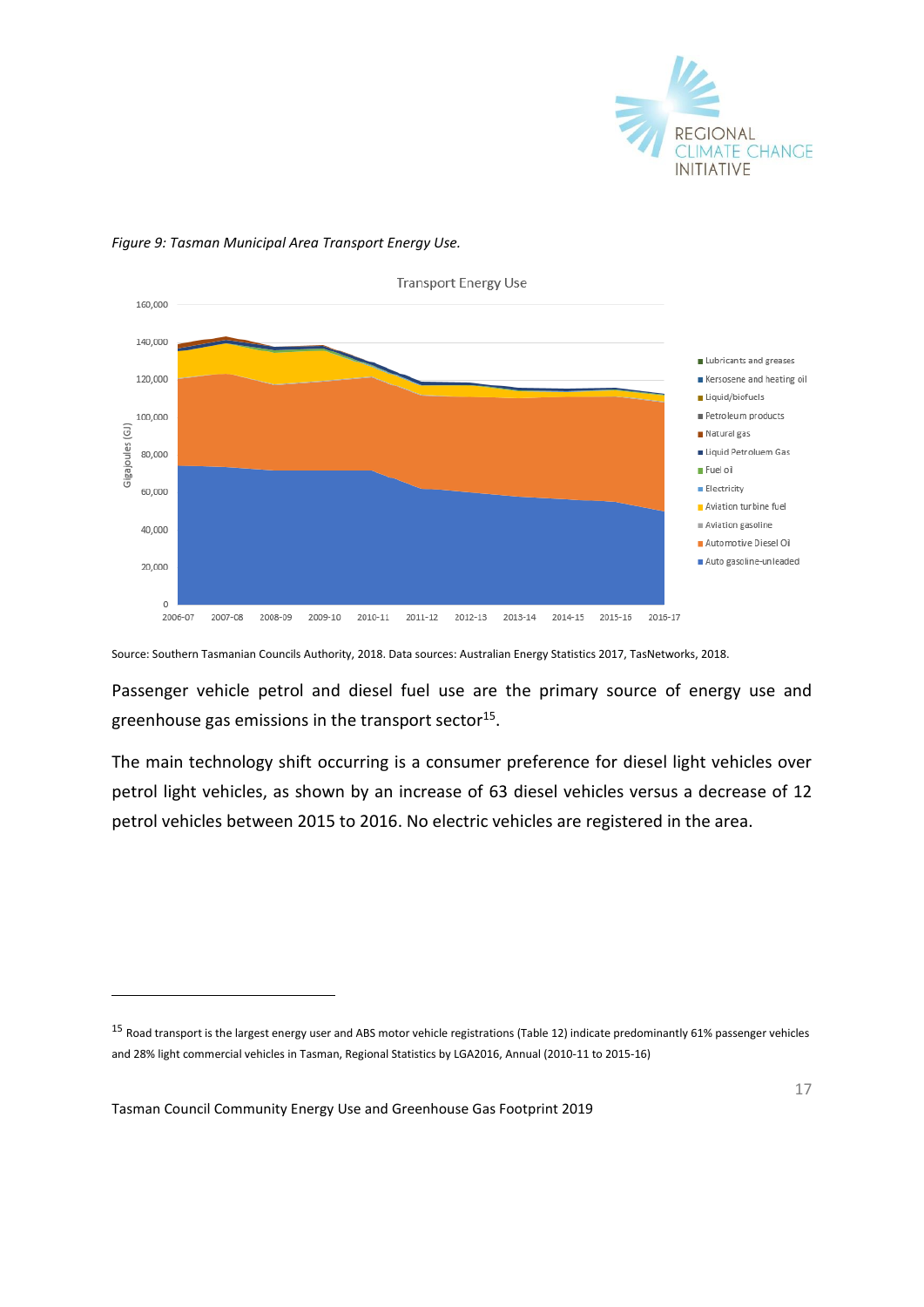

#### *Figure 10: Tasman Municipal Area Motor Vehicle Registrations*



### Tasman - Number of Registered Motor Vehicles

Source: Southern Tasmanian Councils Authority, 2018. Data source: Australian Bureau of Statistics, 2016 (Regional statistics by LGA 2016)

One of the challenges in Tasman's community profile is the high percentage of older (over 10 years) more emissions intensive vehicles and relatively low use of newer (less than 5 years) vehicles, which are generally more fuel efficient.